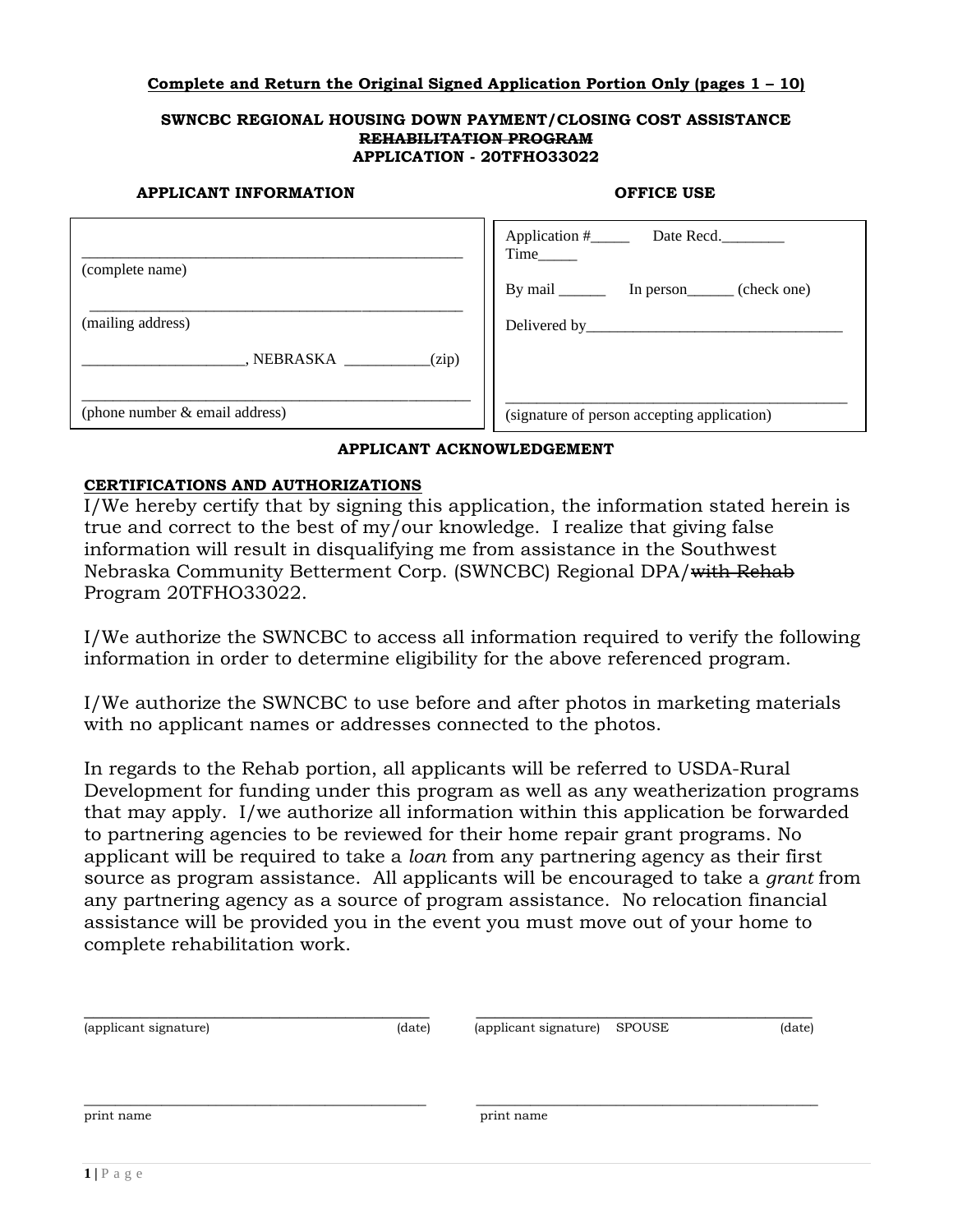# **A. HOUSEHOLD DATA**

| 4. Are any members of the Household<br>Handicapped or disabled? ______ yes ______ no (check one) |                    | Occupation<br>2. Spouse/Significant Other (FAMILY MEMBER #2)<br>3. Names and Ages of all other household members | Age<br>Age<br>Age            |
|--------------------------------------------------------------------------------------------------|--------------------|------------------------------------------------------------------------------------------------------------------|------------------------------|
|                                                                                                  |                    |                                                                                                                  |                              |
|                                                                                                  |                    |                                                                                                                  |                              |
|                                                                                                  |                    |                                                                                                                  |                              |
|                                                                                                  |                    |                                                                                                                  |                              |
|                                                                                                  |                    |                                                                                                                  |                              |
|                                                                                                  |                    |                                                                                                                  |                              |
|                                                                                                  |                    |                                                                                                                  |                              |
|                                                                                                  |                    |                                                                                                                  |                              |
|                                                                                                  |                    |                                                                                                                  |                              |
|                                                                                                  |                    |                                                                                                                  |                              |
|                                                                                                  |                    |                                                                                                                  | $Age$ <sub>___________</sub> |
|                                                                                                  |                    |                                                                                                                  | $Age$ <sub>_________</sub>   |
| HOUSEHOLD INCOME AND ASSET DATA<br>B.<br><b>EMPLOYMENT INCOME</b>                                |                    | Does your home require the removal of architectural barriers ______ yes ______ no                                | (please check one)           |
| $\Box$<br>PROVIDE THE PAST THREE CURRENT PAY STUBS FOR EACH WORKING FAMILY MEMBER.               |                    |                                                                                                                  |                              |
|                                                                                                  |                    |                                                                                                                  |                              |
|                                                                                                  |                    |                                                                                                                  |                              |
|                                                                                                  |                    | Amount of Gross Income from wages (before taxes)                                                                 |                              |
|                                                                                                  | (circle one above) | \$_____________ hourly weekly bi-weekly monthly semi-monthly yearly                                              |                              |
|                                                                                                  |                    | 2. Family Member #2                                                                                              |                              |
|                                                                                                  |                    |                                                                                                                  |                              |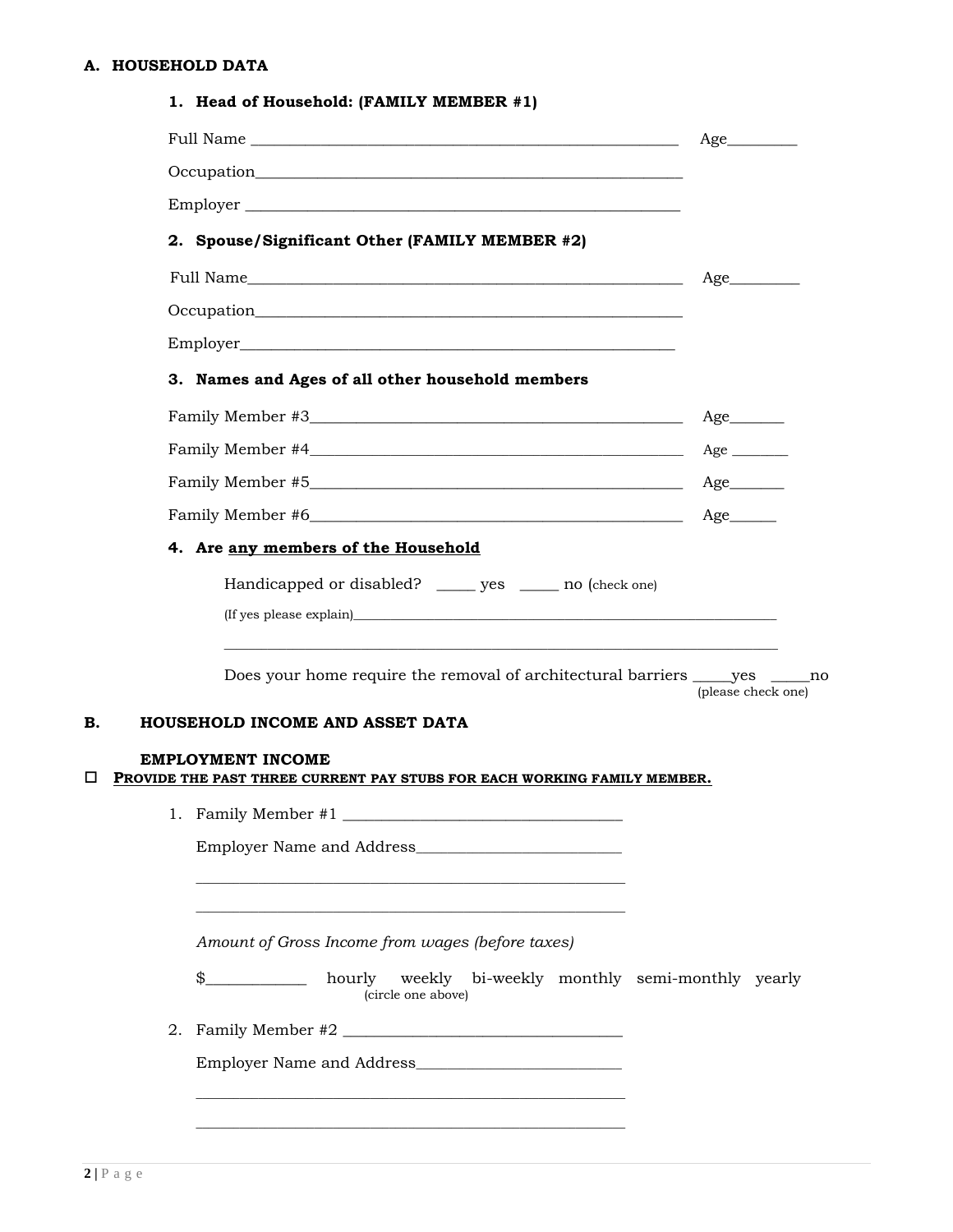*Amount of Gross Income from wages (before taxes)* \$\_\_\_\_\_\_\_\_\_\_\_\_\_ hourly weekly bi-weekly monthly semi-monthly yearly (circle one above) 3. Family Member #3 \_\_\_\_\_\_\_\_\_\_\_\_\_\_\_\_\_\_\_\_\_\_\_\_\_\_\_\_\_\_\_\_\_\_\_\_ Employer Name and Address\_\_\_\_\_\_\_\_\_\_\_\_\_\_\_\_\_\_\_\_\_\_\_\_\_\_\_\_\_\_\_\_\_ \_\_\_\_\_\_\_\_\_\_\_\_\_\_\_\_\_\_\_\_\_\_\_\_\_\_\_\_\_\_\_\_\_\_\_\_\_\_\_\_\_\_\_\_\_\_\_\_\_\_\_\_\_\_\_\_\_\_\_\_\_\_\_\_\_\_\_\_\_ \_\_\_\_\_\_\_\_\_\_\_\_\_\_\_\_\_\_\_\_\_\_\_\_\_\_\_\_\_\_\_\_\_\_\_\_\_\_\_\_\_\_\_\_\_\_\_\_\_\_\_\_\_\_\_\_\_\_\_\_\_\_\_\_\_\_\_\_\_ *Amount of Gross Income from wages (before taxes)* \$\_\_\_\_\_\_\_\_\_\_\_\_\_ hourly weekly bi-weekly monthly semi-monthly yearly (circle one above) 4. Family Member #4 \_\_\_\_\_\_\_\_\_\_\_\_\_\_\_\_\_\_\_\_\_\_\_\_\_\_\_\_\_\_\_\_\_\_\_\_ Employer Name and Address\_\_\_\_\_\_\_\_\_\_\_\_\_\_\_\_\_\_\_\_\_\_\_\_\_\_\_\_\_\_\_\_\_ \_\_\_\_\_\_\_\_\_\_\_\_\_\_\_\_\_\_\_\_\_\_\_\_\_\_\_\_\_\_\_\_\_\_\_\_\_\_\_\_\_\_\_\_\_\_\_\_\_\_\_\_\_\_\_\_\_\_\_\_\_\_\_\_\_\_\_\_\_ \_\_\_\_\_\_\_\_\_\_\_\_\_\_\_\_\_\_\_\_\_\_\_\_\_\_\_\_\_\_\_\_\_\_\_\_\_\_\_\_\_\_\_\_\_\_\_\_\_\_\_\_\_\_\_\_\_\_\_\_\_\_\_\_\_\_\_\_\_ *Amount of Gross Income from wages (before taxes)* \$\_\_\_\_\_\_\_\_\_\_\_\_\_ hourly weekly bi-weekly monthly semi-monthly yearly (circle one above) 5. Family Member #5 \_\_\_\_\_\_\_\_\_\_\_\_\_\_\_\_\_\_\_\_\_\_\_\_\_\_\_\_\_\_\_\_\_\_\_\_ Employer Name and Address\_\_\_\_\_\_\_\_\_\_\_\_\_\_\_\_\_\_\_\_\_\_\_\_\_\_\_\_\_\_\_\_\_ \_\_\_\_\_\_\_\_\_\_\_\_\_\_\_\_\_\_\_\_\_\_\_\_\_\_\_\_\_\_\_\_\_\_\_\_\_\_\_\_\_\_\_\_\_\_\_\_\_\_\_\_\_\_\_\_\_\_\_\_\_\_\_\_\_\_\_\_\_ \_\_\_\_\_\_\_\_\_\_\_\_\_\_\_\_\_\_\_\_\_\_\_\_\_\_\_\_\_\_\_\_\_\_\_\_\_\_\_\_\_\_\_\_\_\_\_\_\_\_\_\_\_\_\_\_\_\_\_\_\_\_\_\_\_\_\_\_\_ *Amount of Gross Income from wages (before taxes)* \$\_\_\_\_\_\_\_\_\_\_\_\_\_ hourly weekly bi-weekly monthly semi-monthly yearly (circle one above) 6. Family Member #6 \_\_\_\_\_\_\_\_\_\_\_\_\_\_\_\_\_\_\_\_\_\_\_\_\_\_\_\_\_\_\_\_\_\_\_\_ Employer Name and Address\_\_\_\_\_\_\_\_\_\_\_\_\_\_\_\_\_\_\_\_\_\_\_\_\_\_\_\_\_\_\_\_\_ \_\_\_\_\_\_\_\_\_\_\_\_\_\_\_\_\_\_\_\_\_\_\_\_\_\_\_\_\_\_\_\_\_\_\_\_\_\_\_\_\_\_\_\_\_\_\_\_\_\_\_\_\_\_\_\_\_\_\_\_\_\_\_\_\_\_\_\_\_ \_\_\_\_\_\_\_\_\_\_\_\_\_\_\_\_\_\_\_\_\_\_\_\_\_\_\_\_\_\_\_\_\_\_\_\_\_\_\_\_\_\_\_\_\_\_\_\_\_\_\_\_\_\_\_\_\_\_\_\_\_\_\_\_\_\_\_\_\_ *Amount of Gross Income from wages (before taxes)* \$\_\_\_\_\_\_\_\_\_\_\_\_\_ hourly weekly bi-weekly monthly semi-monthly yearly (circle one above) **SOCIAL SECURITY –** Do you received Social Security Benefits?\_\_\_\_\_yes \_\_\_\_\_no (please check one)

Monthly Amount \$\_\_\_\_\_\_\_\_\_\_\_\_\_\_\_\_ **PROVIDE A COPY OF THE CURRENT YEAR SOCIAL SECURITY OR SOCIAL SECURITY DISABILITY STATEMENT PENSION** \_\_\_\_\_yes \_\_\_\_\_no (please check one) Monthly Amount \$\_\_\_\_\_\_\_\_\_\_\_\_\_\_\_ Account #\_\_\_\_\_\_\_\_\_\_\_\_\_\_\_\_\_\_\_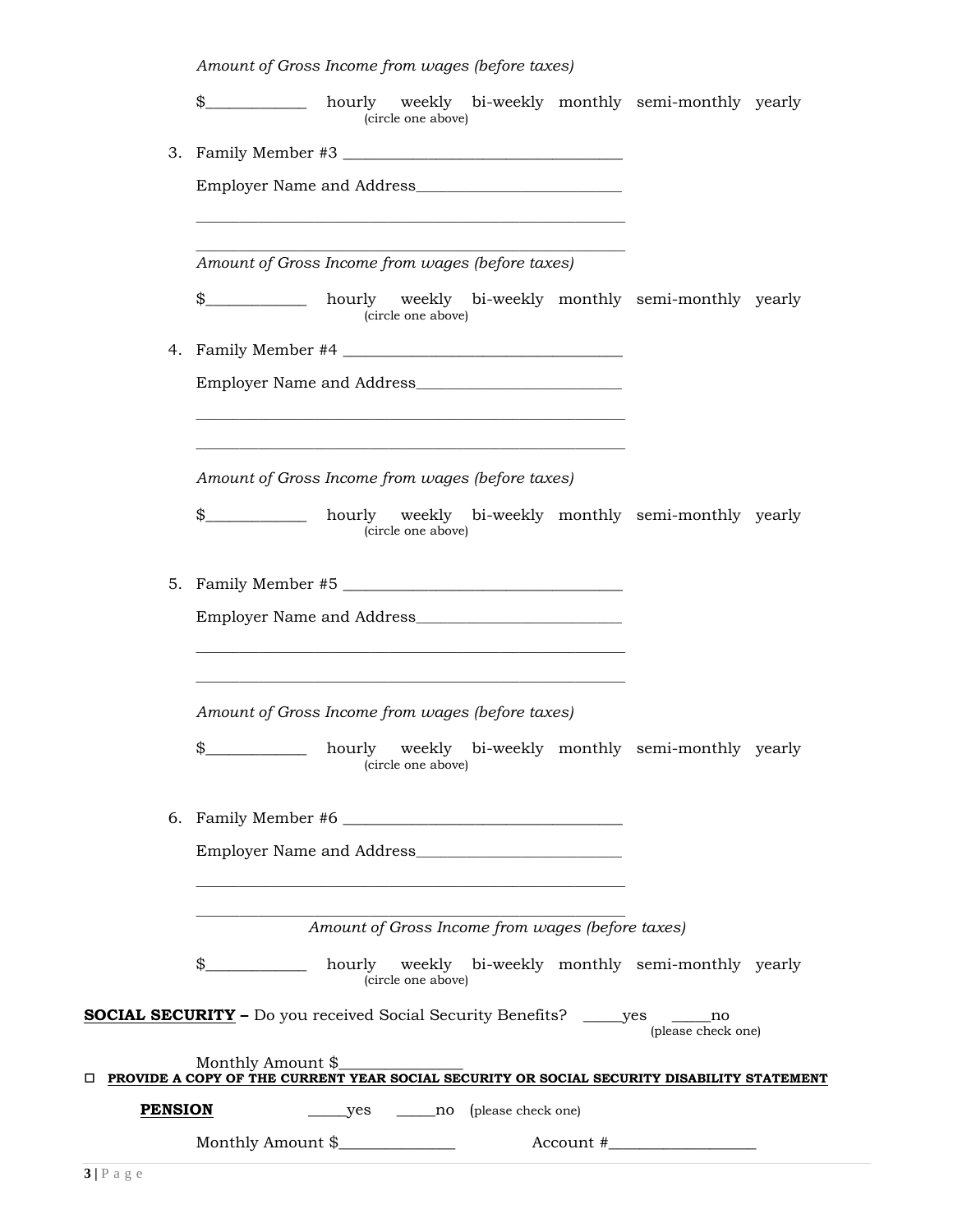|                            | <b>TEROVIDE A COPY OF THE CASH BALANCE FROM THE PENSION LAN</b>                                                 |  |  |
|----------------------------|-----------------------------------------------------------------------------------------------------------------|--|--|
|                            | <b>INVESTMENTS</b> yes _______ no (please check one)                                                            |  |  |
|                            |                                                                                                                 |  |  |
|                            |                                                                                                                 |  |  |
|                            |                                                                                                                 |  |  |
|                            | <b>DEROVIDE A COPY OF THE CASH BALANCE OF INVESTMENTS</b>                                                       |  |  |
|                            |                                                                                                                 |  |  |
|                            | OTHER INCOME TO INCLUDE ALIMONY, CHILD SUPPORT, FOOD STAMPS, ETC.                                               |  |  |
|                            |                                                                                                                 |  |  |
|                            |                                                                                                                 |  |  |
|                            |                                                                                                                 |  |  |
|                            |                                                                                                                 |  |  |
|                            |                                                                                                                 |  |  |
| THE HHS BENEFIT STATEMENT. | □ IF APPLICABLE, PROVIDE A COPY OF YOUR COURT ORDERED CHILD SUPPORT (DIVORCE DECREE), AS WELL AS                |  |  |
| <b>TIPS</b>                |                                                                                                                 |  |  |
|                            |                                                                                                                 |  |  |
|                            | Do you work in a job that you receive tips? ____ yes ____ no                                                    |  |  |
|                            | If yes, what is the average amount of tips you receive weekly \$                                                |  |  |
|                            | Employer:<br>$\Box$ IF APPLICABLE, PROVIDE A WRITTEN SIGNED STATEMENT INDICATING THE AVERAGE AMOUNT OF TIPS YOU |  |  |
| RECEIVE WEEKLY.            |                                                                                                                 |  |  |
|                            | <b>CHECKING ACOUNT</b>                                                                                          |  |  |
|                            |                                                                                                                 |  |  |
|                            |                                                                                                                 |  |  |
|                            |                                                                                                                 |  |  |
|                            |                                                                                                                 |  |  |
|                            |                                                                                                                 |  |  |
|                            |                                                                                                                 |  |  |
|                            |                                                                                                                 |  |  |
|                            | <b>REAL ESTATE</b> Do you currently own any real estate?                                                        |  |  |
|                            | yes ________ no (please check one)                                                                              |  |  |
|                            |                                                                                                                 |  |  |
|                            |                                                                                                                 |  |  |
|                            |                                                                                                                 |  |  |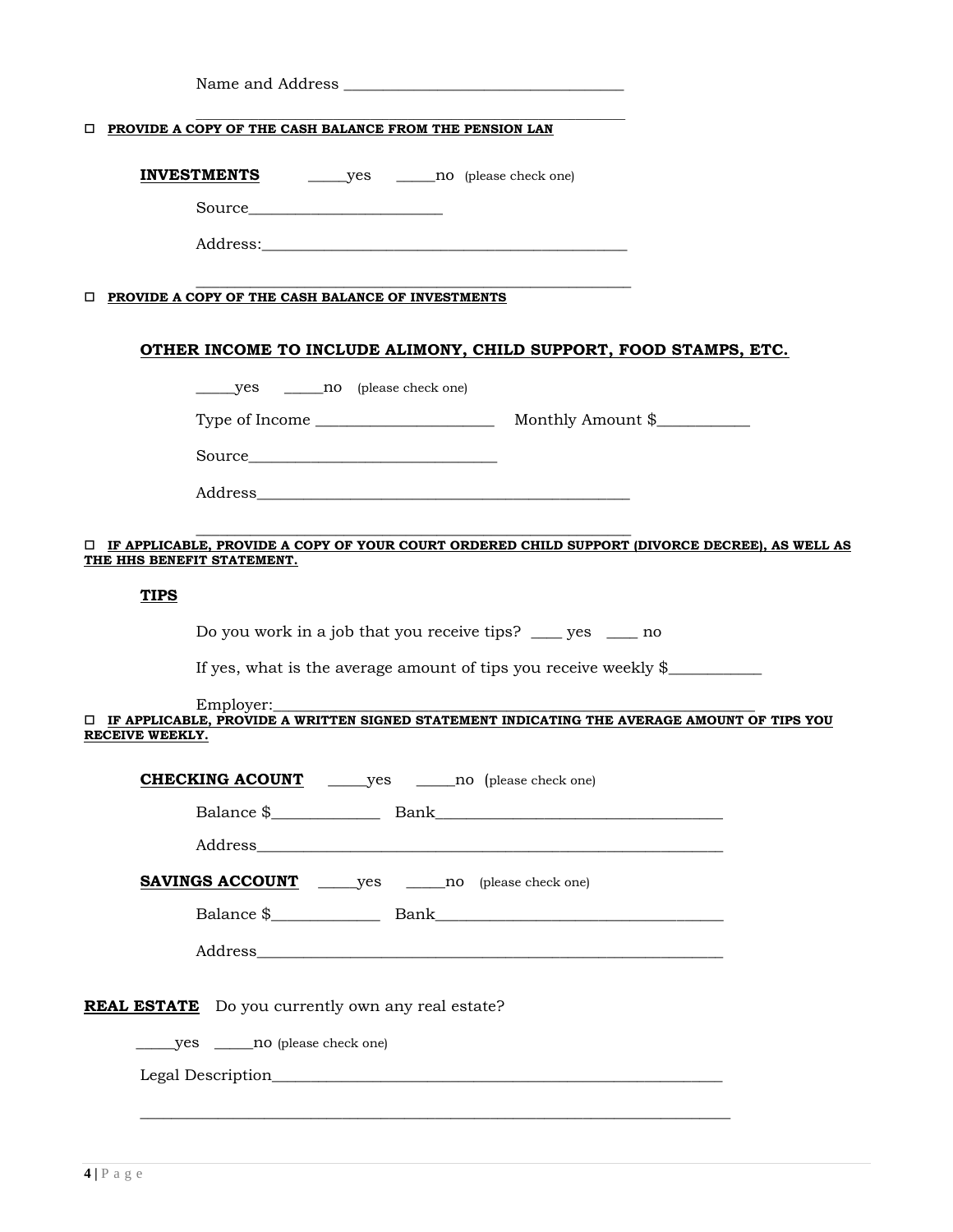|   |  | Address and the state of the state of the state of the state of the state of the state of the state of the state of the state of the state of the state of the state of the state of the state of the state of the state of th |  |
|---|--|--------------------------------------------------------------------------------------------------------------------------------------------------------------------------------------------------------------------------------|--|
|   |  |                                                                                                                                                                                                                                |  |
|   |  |                                                                                                                                                                                                                                |  |
|   |  |                                                                                                                                                                                                                                |  |
| □ |  | IF YES, PROVIDE A COPY OF THE MOST RECENT 3 YEARS FEDERAL TAX RETURNS.                                                                                                                                                         |  |
|   |  | C. DWELLING DATA                                                                                                                                                                                                               |  |
|   |  | ADDRESS OF PROPERTY BEING PURCHASED (IF KNOWN)                                                                                                                                                                                 |  |
|   |  |                                                                                                                                                                                                                                |  |
|   |  |                                                                                                                                                                                                                                |  |
|   |  | Do you have a Purchase Agreement? Yes _______ No______                                                                                                                                                                         |  |
| 0 |  | IF YES, PLEASE INCLUDE A COPY OF THE PURCHASE AGREEMENT WITH YOUR APPLICATION                                                                                                                                                  |  |
|   |  | IS THE HOUSE LOCATED WITHIN THE MUNICIPAL BOUNDARIES OF THE COMMUNITY IN<br>WHICH YOU ARE LOOKING TO MAKE A PURCHASE?                                                                                                          |  |

 $\rule{1em}{0.15mm}$  yes  $\rule{1em}{0.15mm}$  no

If the house you are purchasing is not located within the municipal boundaries of the community in which you are wanting to purchase a home, do not continue with the application, the property is not eligible for this program.

# **IS THE PROPERTY A SINGLE WIDE MOBILE HOME?**

\_\_\_\_\_\_\_yes \_\_\_\_\_\_\_no (please check one)

If the property you are purchasing is a single wide mobile home, do not continue with the application, the property is not eligible for this program.

## **TYPE OF DWELLING BEING PURCHASED** (please check one below)

Single Family Duplex Condominium \_\_\_\_\_ Mobile Home\*\* \_\_\_\_\_ Modular Home \*\*\*

\*\*mobile homes are not eligible for program funds \*\*\*modular home must bear label it was built in compliance with National Manufactured Home Construction and Safety Standards.

### **IF APPLICABLE PLEASE PROVIDE A PHOTO OF THE MOBULAR HOME LABEL AS NOTED ABOVE.**

# \***COPY OF HOMEOWNERS INSURANCE WITH SWNCBC AS SECONDARY LOSS PAYEE TO BE PROVIDED AT CLOSING\***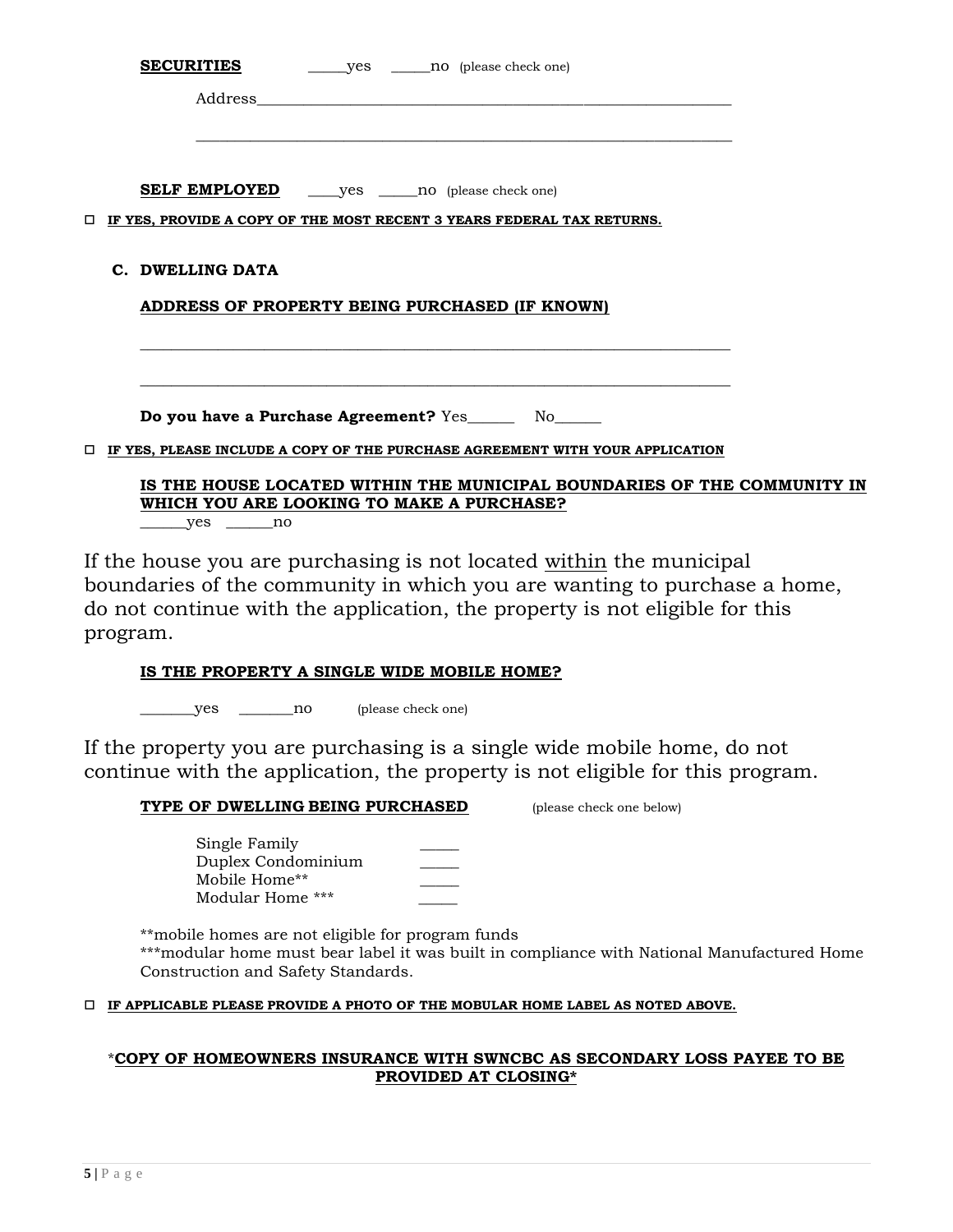# **United States Citizen Attestation**

For the purpose of complying with Neb. Rev. Stat. §4-108 through 4-114, I attest as follows:

 $\Box$  I am a citizen of the United States

 $\Box$  I am a qualified alien under the federal immigration and Nationality Act, my immigration status and alien number is \_\_\_\_\_\_\_\_\_\_\_\_\_\_\_\_\_\_\_, and I agree to provide a copy of my USCIS documentation upon request.

**I hereby attest that my response and the information provided on this form and any related application for public benefits are true, complete, and accurate and I understand that this information may be used to verify my lawful presence in the United States.** 

All adults living in the household, receiving benefit of this program must sign this form.

| Printed name | Signature |
|--------------|-----------|
| Printed name | Signature |
| Printed name | Signature |
| Printed name | Signature |

This information is being requested in accordance with reporting requirements by the Nebraska Department of *Economic Development.* 

**Racial or Ethnic Group -** List how many persons in the household are in the following ethnic groups?

| American Indian/Alaskan | Asian/Pacific Islander | Black/African American |
|-------------------------|------------------------|------------------------|
| Hispanic/Latino         | <i>White/Caucasian</i> | Other                  |

**Household Gender** – Please enter the number of females and number of males in the household

| Female | Male |
|--------|------|
|--------|------|

### **Is Applicant Female Head of Household?**

*Yes No* П

*(check yes or no)*